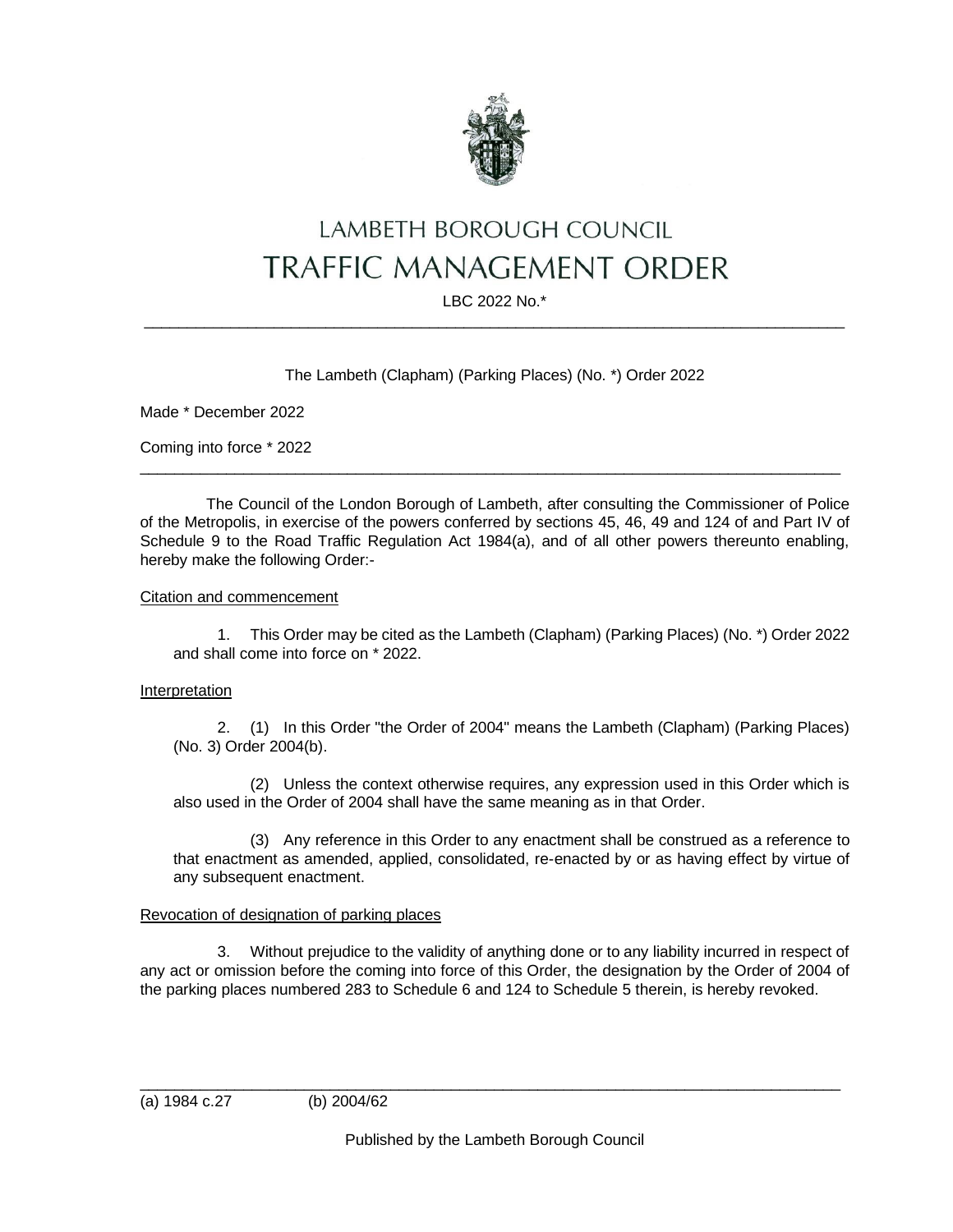## Designation of parking place and application of the Order of 2004 thereto

4. (1) The area on a highway comprising the length of carriageway of a street specified in column 2 of the Schedule to this Order and bounded on one side of that length by the edge of the carriageway and on the other sides by a white line marking is designated as a parking place.

(2) The reference in this Article to a white line marking shall be construed as a reference to the white line marking (either broken or continuous) provided for in Schedule 7 to the Traffic Signs Regulations and General Directions 2016(a) or, if applicable, authorised by the Secretary of State by virtue of section 64 of the Road Traffic Regulation Act 1984.

(3) The provisions of the Order of 2004 (other than Articles 3, 4 and 16) shall apply to the area designated as a parking place by this Order as if in those provisions any reference to a parking place included a reference to the area designated as a parking place by this Order and as if any reference to the schedules to Order of 2004 included a reference to the Schedule to this Order.

#### Placing of traffic signs, etc.

- 5. The Council shall:-
	- (a) place and maintain traffic signs indicating the limits of the parking place referred to in the Schedule to this Order;
	- (b) place and maintain in or in the vicinity of the parking place referred to in the Schedule to this Order traffic signs indicating that such parking place may be used during the permitted hours for the leaving only of the vehicles specified in Article 4 of the Order of 2004; and
	- (c) carry out such other work as is reasonably required for the purposes of the satisfactory operation of the parking place referred to in the Schedule to this Order.

Dated this \* day of \* 2022.

Ben Stevens Highway Network Manager

(A) S.I. 2016/362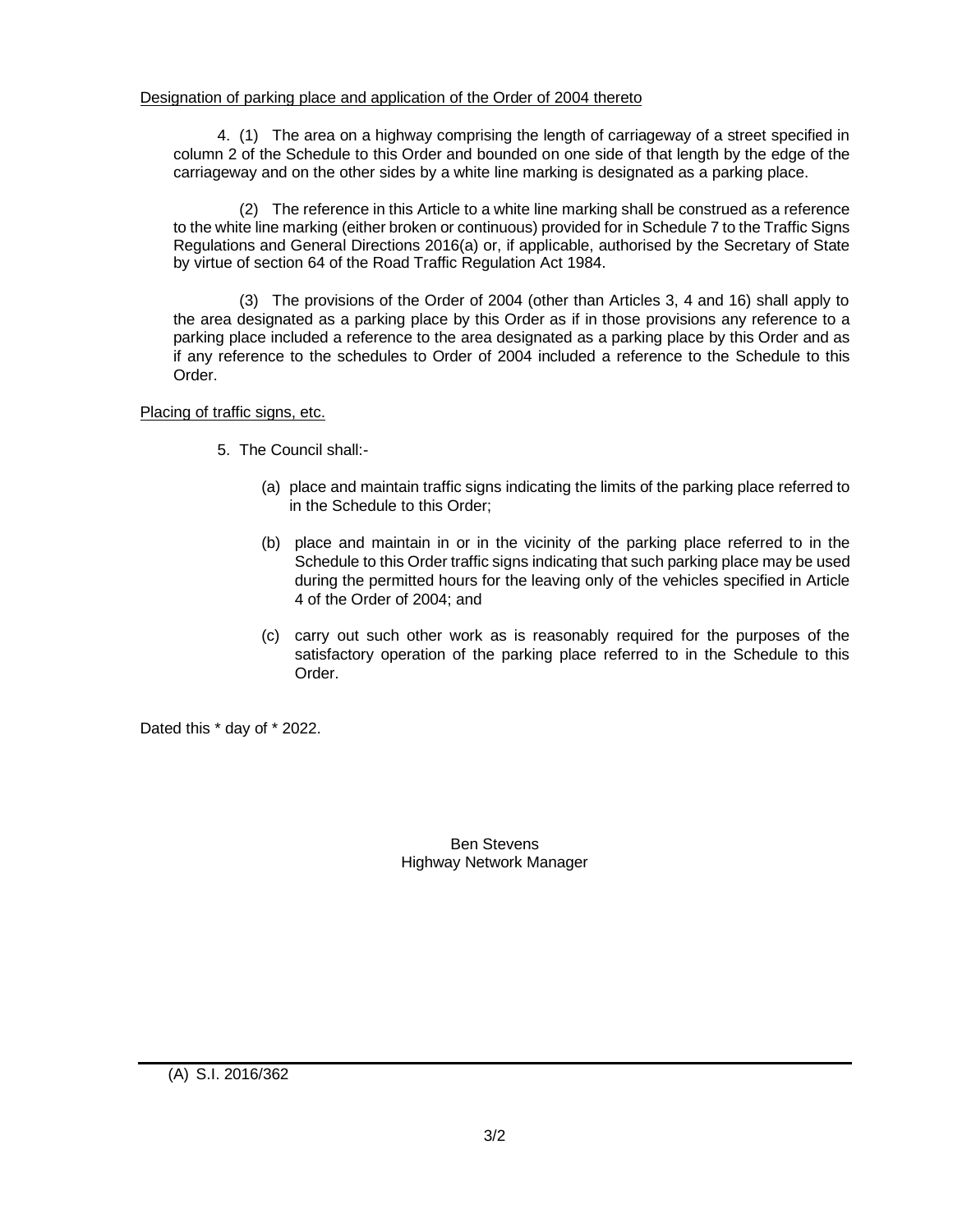#### SCHEDULE 1

IN RELATION TO A PARKING PLACE REFERRED TO IN THIS SCHEDULE THE EXPRESSION "PERMITTED HOURS" MEANS THE PERIOD BETWEEN 8.30 A.M AND 8.30 P.M. ON MONDAYS TO FRIDAYS INCLUSIVE, ANY SUCH DAY NOT BEING CHRISTMAS DAY, GOOD FRIDAY OR A BANK HOLIDAY.

PARKING PLACES IN WHICH A VEHICLE MAY BE LEFT DURING THE PERMITTED HOURS PROVIDED THE VEHICLE DISPLAYS EITHER A VALID RESIDENTS' PERMIT, OR A VALID TRADE PERMIT, OR A VALID VISITORS' PERMIT IN RESPECT OF THAT VEHICLE.

| No. of<br>parking<br>place | Designated parking place                                                                                                                                                                                              | Special<br>manner of<br>standing |
|----------------------------|-----------------------------------------------------------------------------------------------------------------------------------------------------------------------------------------------------------------------|----------------------------------|
|                            | 2                                                                                                                                                                                                                     | 3                                |
| ***                        | NAVY STREET, the south east side, from a point 1.60 metres north-east of<br>the common boundary of Nos. 11 and 13 Navy Street to a point 1.0 metres<br>north-east of the common boundary of Nos. 7 and 9 Navy Street. | $***$                            |
| ***                        | NAVY STREET, the south east side, from the common boundary of Nos. 13<br>and 15 Navy Street south-west for a distance of 17.40 metres.                                                                                | ***                              |